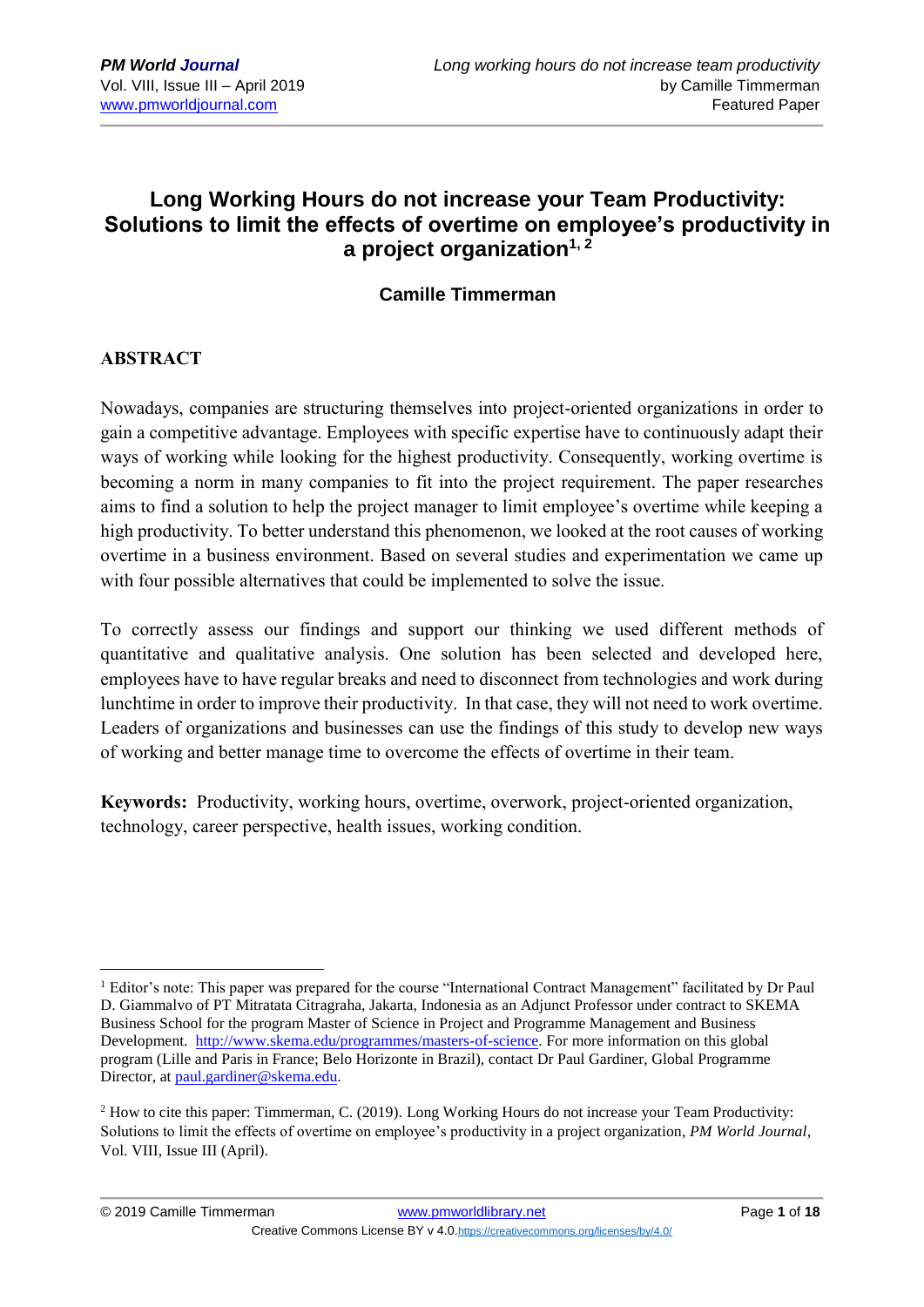### **INTRODUCTION**

1

Everyone once said that there was not enough time in a day to complete all the tasks they have on their to do-list. We all want to seek a good level of productivity, to get a well-deserved promotion but also to fulfill our responsibility towards loved ones. We put a lot of energy into controlling our behavior to be more efficient in order to adopt a good balance between our professional and private life. This is even truer in a project-oriented-organization "when employees have to hold a number of portfolios of projects because projects are constantly changing, permanent and temporary resources are employed, and cooperations are sometimes organized in virtual teams"  $(PMI, s.d.)<sup>3</sup>$ . This often forces employees to work longer than the 8 regular hours and in the worstcase scenario, to work overtime to accomplish the duties. More than ever, permanent contracts or 9 to 5 working hours seems to be the vestige of a bygone era.

Nowadays, this norm of 8 working hours is pushed to its climax. In many projects, overwork has become a standard and sometimes an integral part of the corporate culture. Working long hours has become something expected and even admired by managers. In most common mind long working hours are synonymous of high productivity, there is a real confusion between working hard and working longer. "New technologies, despite multiple interests, are a new source of insidious stress that is expensive for the human body, but also very expensive for businesses" (Fleming P., 2018)<sup>4</sup>. The first beliefs about technology were that they released us from certain tasks or made them faster and thereby increased employee productivity. Indeed, many economists in the early twentieth thought it was legitimate to rely on technical progress to free us from work and predicted that advances in technology would reduce the number of hours worked.

Several studies on working habits revealed that working long hours can have a dramatic impact on health. For example, in 2015, a young Japanese employee of 24 years old was found dead after 105 hours of overtime in the same month. Japan is facing a « death by overwork » problem <sup>5</sup> .

Moreover, several studies have been conducted by governments on the relationship between working hours and productivity. The challenge of most companies is now to find the right balance between employee's well-being and highest performance at work.

<sup>&</sup>lt;sup>3</sup> Gareis, R. (2000). Program management and project portfolio management: new competences of projectoriented organizations.

 $4$  Peter, Fleming (2018, January 15<sup>th</sup>). The Guardian: Do you work more than 39 hours a week?

<sup>&</sup>lt;sup>5</sup> Jeremy, Berke. (2018, March 25<sup>th</sup>) Business Insider: Japan is facing a « death by overwork » problem.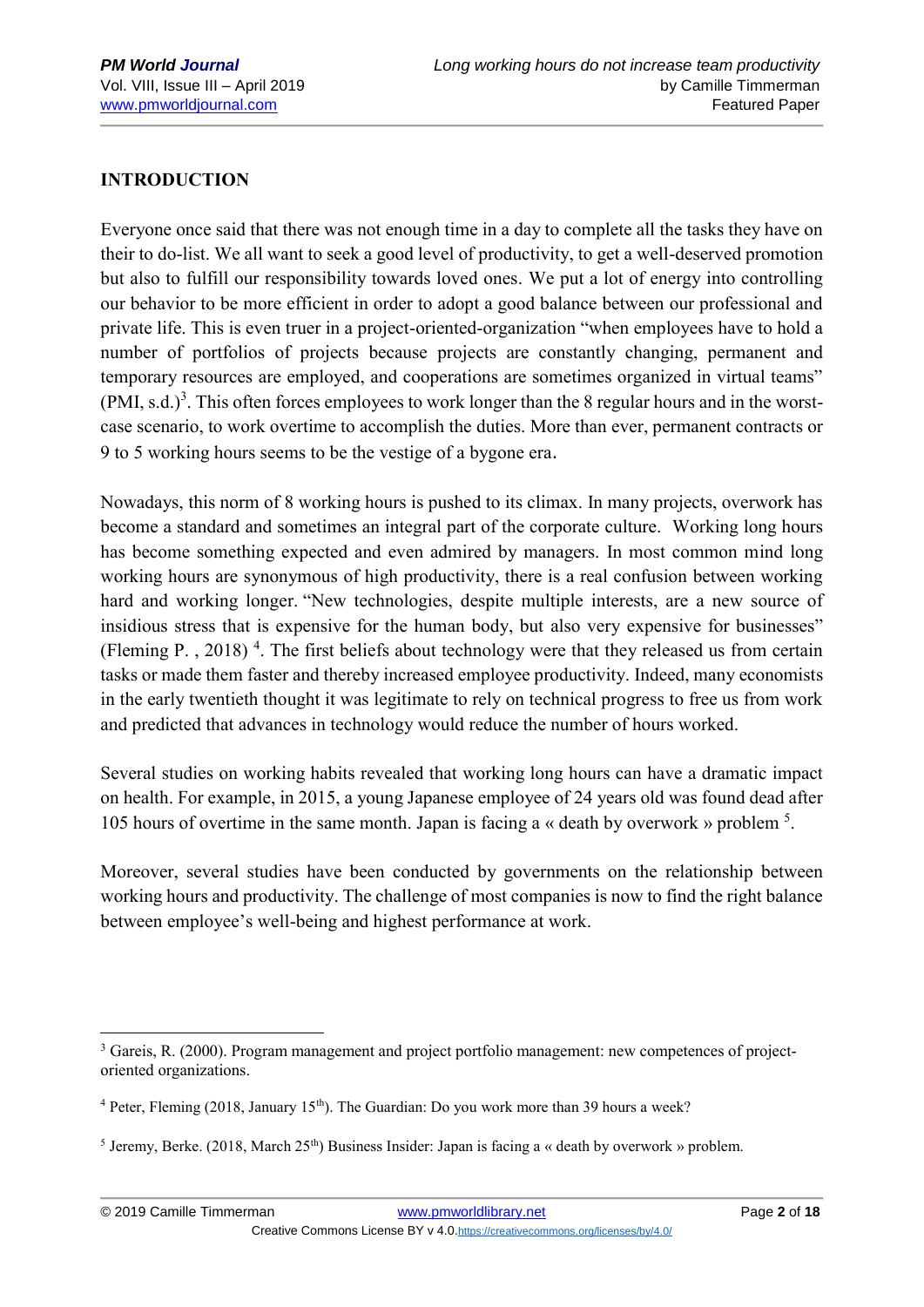To understand why so many people are working overtime, we have to go through the main causes of this phenomenon. The mains reasons for failures come from management methods, environment, and measurement.



*Table 1 – The Root Cause Analysis: Fishbone Diagram<sup>6</sup>*

First, inefficient **working methods** are one of the reasons that lead to high pressure on employee's performance. For example, the company can have very inflexible rules, unorganized processes and a general lack of realism in the way projects are realized in terms of deadlines, planning, and cost.

Second, the general environment of the company the can push employees to work overtime. Doing extra hours can be related to an **international business structure** or a noisy workplace but most of the time it is intrinsically related to the corporate culture of the company. Some companies decided to provide employees with a large number of benefits and facilities in order to take a bigger space in their lives and therefore employees are working longer hours.

Finally, the last reason why employees work overtime is that the **worker's productivity** is still largely calculated according to the number of hours he or she spends working.

The first objective of this paper is to identify the main causes of overtime and to demonstrate that overtime can be counterproductive for the project. The second objective of this paper is to discuss several alternatives that could increase productivity and allow the project manager to better manage time.

<sup>6</sup> By Author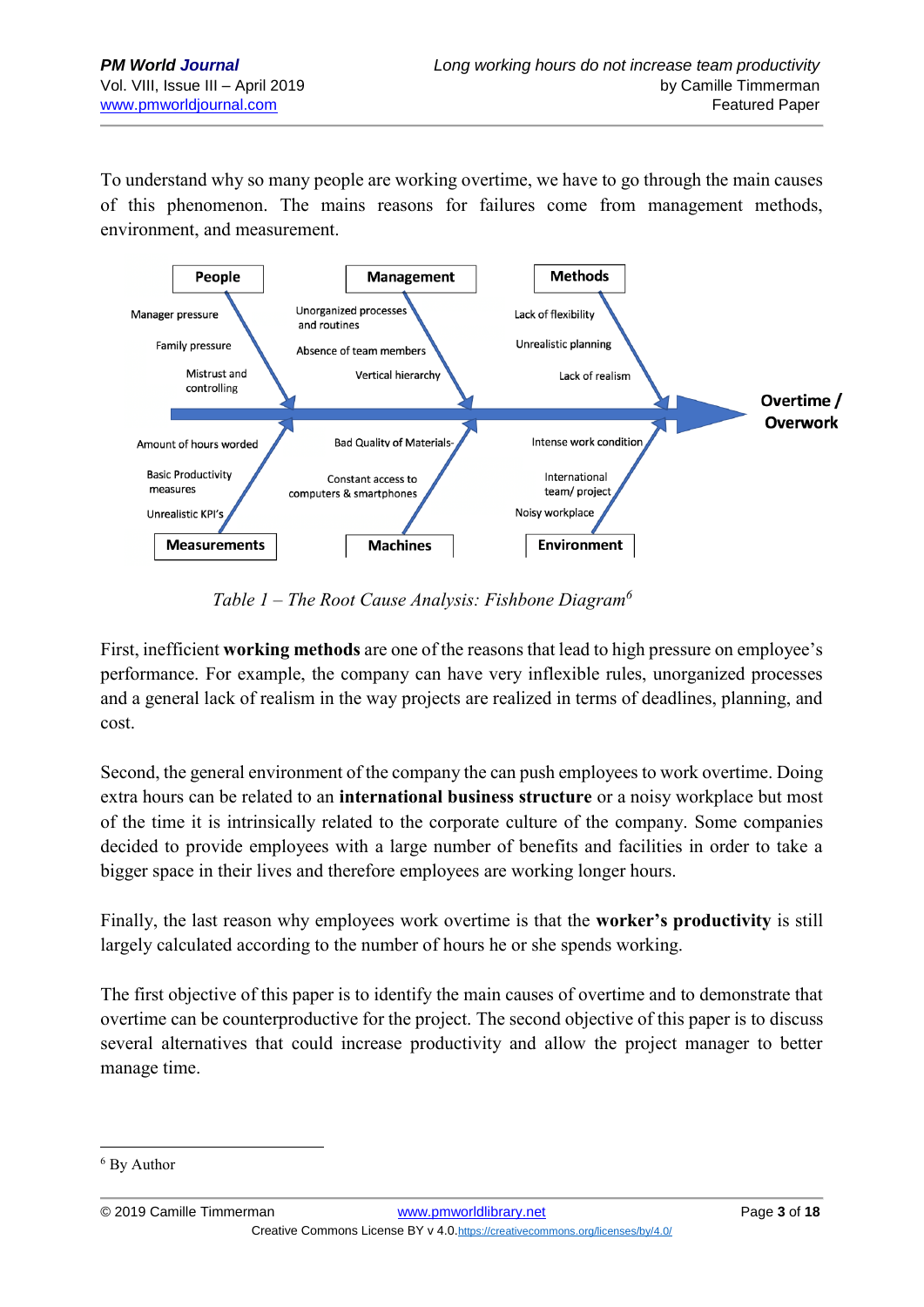In order to analyze the relationship between productivity and working hours, we will be able to answer the question:

## **What can an employee do to limit working overtime while keeping a good productivity level in a project-oriented organization?**

### **METHODOLOGY**

1

#### *Step 1 – Problem identification*

Employees working in a project-oriented organization have to fit in the new project structure and adapt themselves to a new team, a new project manager, new responsibilities and new ways of working. As a result, employees are often forced to work overtime in order to successfully achieve the deliverables of the project.

- What can an employee do to limit working overtime?
- What can a project team do to increase productivity?

As mentioned in the root cause analysis, three main factors lead to overtime work in a project.

**•** Unorganized processes and bad time management<sup>7</sup>

The work environment and the methods used to run the project are responsible for bad time management. Project complexity, unorganized processes and noisy workplace are classic causes that lead a team to work overtime.

■ Management pressure and wrong career perspective

According to old common beliefs, if an employee spends long hours in the office the probability of getting a promotion increases. In some cases, a manager may consider this to be a sign of devotion. In other cases, it could just be a sign of poor or inefficient time management, which is not a good sign of work quality. Now, if we only take into account the performance of the team members, overtime doesn't necessarily lead to better productivity and on the contrary creates mistakes, tiredness and a loss of motivation. A study conducted by two American researchers from

<sup>7</sup> Isabelle, Salemme. Pipefy Blog. Are unorganized processes haunting your team's productivity?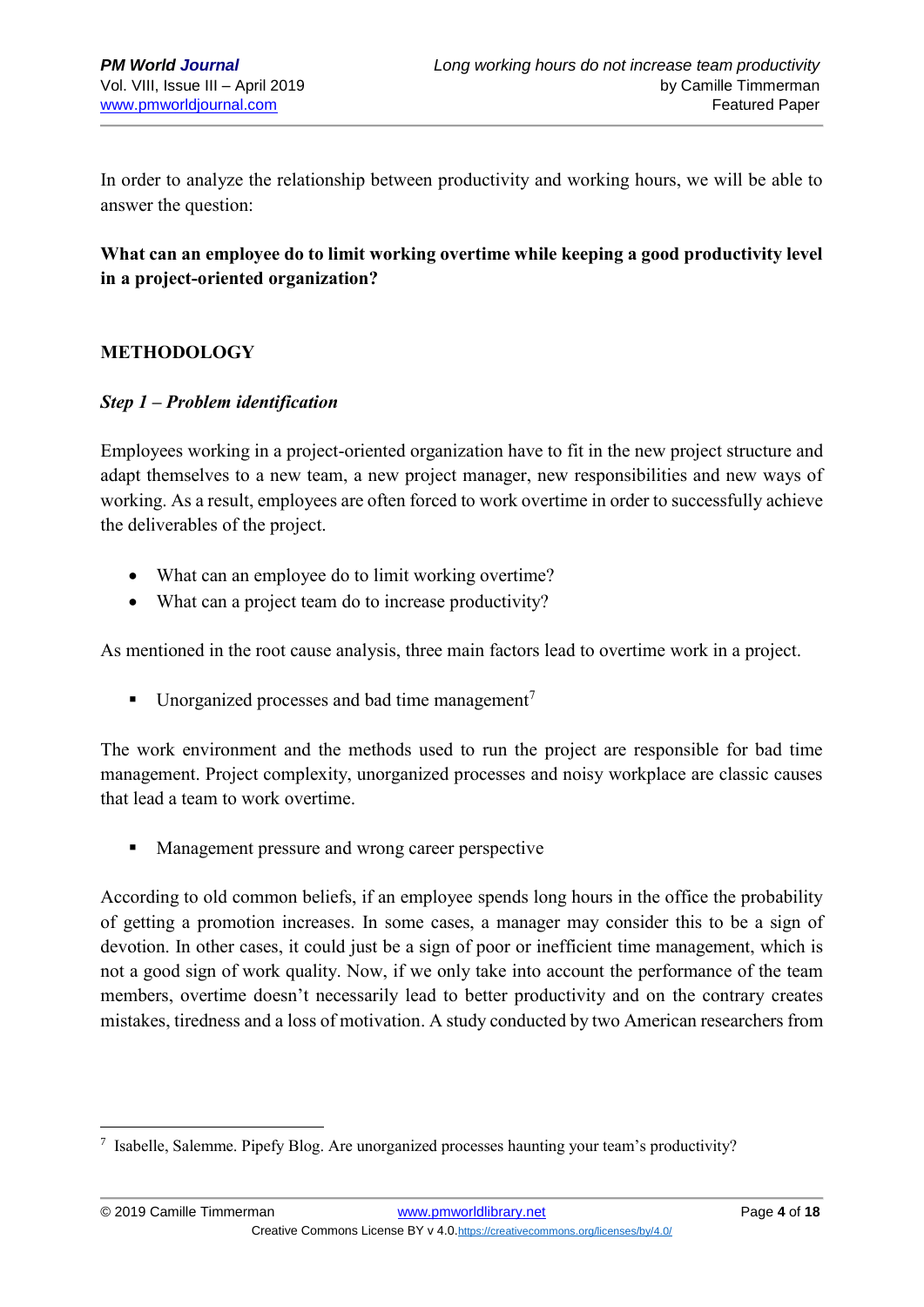the University of Cornell shows that the implications of overtime work and work intensity affect the well-being of the employee and his or her career perspectives $8$ .

**Employees are always reachable**  $9$ 

By making us more productive, technologies have also broadened our area of expertise and made our work extremely accessible. Technological progress has radically changed the working environment and increased our flexibility toward jobs. Today it is possible in a few seconds to have access to work at any time and almost anywhere. Unconsciously, people work much more than before due to the democratization of internet access, overtime is not necessarily done in the office. "In 2002, fewer than 10% of employees checked their work email outside of office hours. Today, with the help of tablets and smartphones, it is 50%, often before getting out of bed » (Fleming, 2018). Work interferes with our private lives, increases our stress level and not only has an impact on our health but also on our well-being and productivity.

### *Step 2 – Feasible alternative solutions to the problem statement*

We are able to select some possible alternatives that will improve the team well-being in the project-oriented organization with shorter working hours while keeping a high productivity level. Each of the alternatives listed below come from scientific studies or experimentation conducted in a professional environment.

- 1. Team members need to have regular breaks during the workday: studies have shown that 17 minutes break every 52 minutes is good for overall efficiency.
- 2. Disconnecting from any type of technology (smartphones, television, computers…) during breaks, especially during lunch breaks.
- 3. Reducing working hours from 8 hours to 6 hours while being paid equally.
- 4. Lengthening the work week to 6 days in order to limit overtime while keeping a high productivity level

<sup>&</sup>lt;u>.</u> <sup>8</sup> Avgoustaki, A. & Frankort, J. (2018). Implications of work effort and discretion for employee well-being and career-related outcomes: an integrative assessment.

<sup>&</sup>lt;sup>9</sup> Peter, Fleming (2018, January 15<sup>th</sup>). The Guardian: Do you work more than 39 hours a week? Your job could be killing you.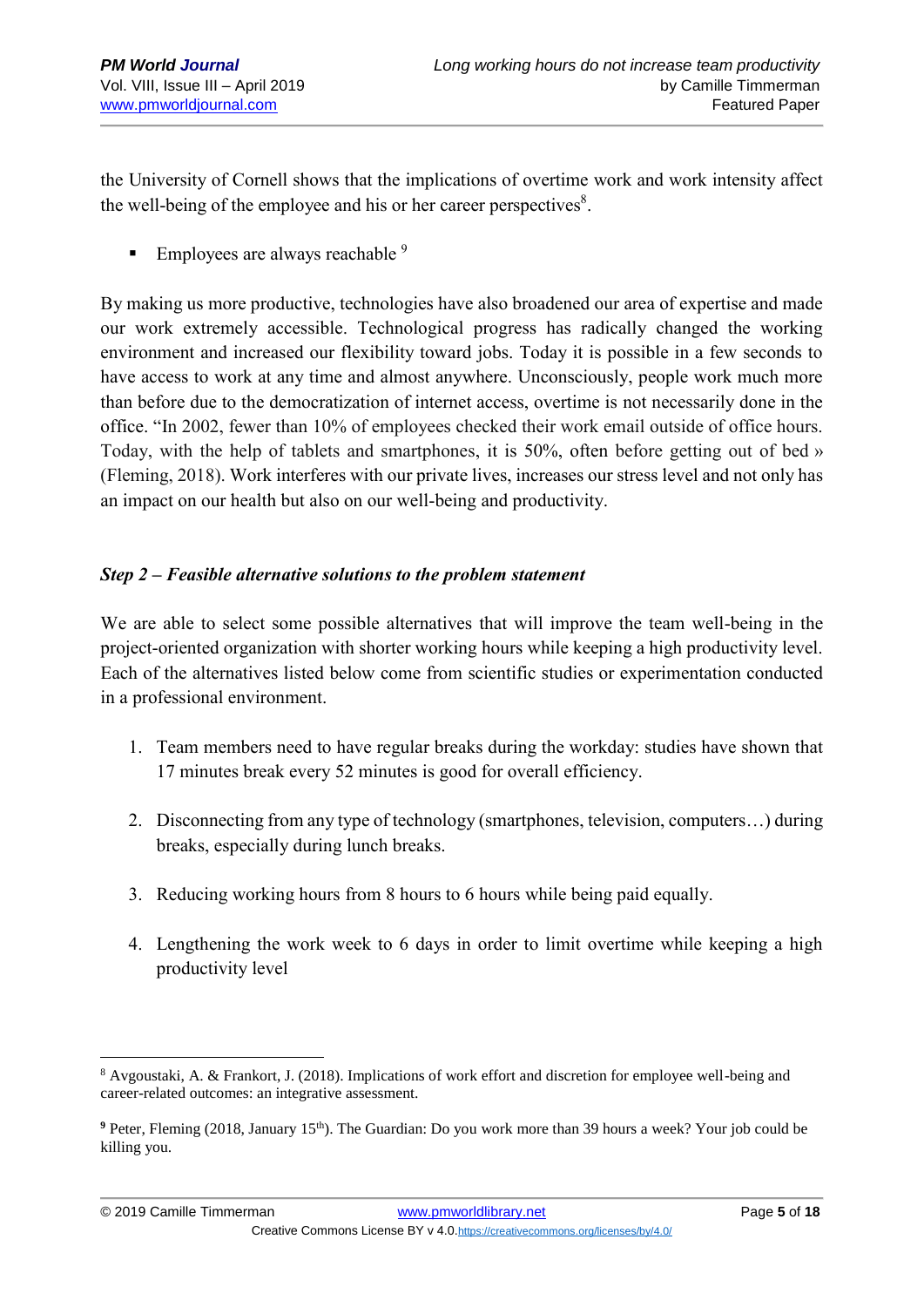<u>.</u>

### *Step 3 – Development of the feasible alternatives*

The first alternative to the problem raised is that the employee needs **to do regular break during the workday**. A recent study by the Draugiem Group a Latvian social networking company came up with a breaking news, the most productive employees aren't the one who stays long hours in the office. Indeed, to be more productive, this company came up with this statement17 minutes break is needed every 52 minutes of work in order to refresh the brain and work smarter <sup>10</sup>. This study reveals that employees who are taking often breaks and do not work the full 8 hours per day are the most productive ones. By organizing work and encouraging employees to take breaks on a regular basis, the company can benefit from increased productivity. It is up to the project manager to introduce breaks as an element of productivity in his team. As it is a one-time event, managing people in a project environment is very challenging in terms of motivation, reward, and well-being of the team members<sup>11</sup>.

The second alternative is that employees need **to disconnect from work and technologies during the break** and it is even more important during lunch break. The University of Toronto published a study in 2014 on lunch breaks patterns. John Trougakos an associate professor of organizational behavior and human resources management came with the conclusion that the absence of a proper lunch break can cause greater fatigue and lower worker productivity. The experimentation showed that employees who haven't spent their break on computers, checking email, or doing business lunches had better results than others in terms of productivity. All effort to perform and focus on the work, need a psychological energy that is tiring and ones this energy source are in short supply, workers do become less and less efficient <sup>12</sup>.

The third alternative is to **decrease the number of the regular working hour from 8 hours to 6 hours**. A serious experimentation undertaken in a retirement home in Sweden showed great results in terms of productivity. For a year, nurses worked 6 hours a day instead of 8 hours with the same salary and this reduction of daily working hours produce a real cultural shift in the workplace and have radically change the rest homes in a more humane place. The administration noticed that by reducing the working hours, they have also reduced the number of sick leave. In general, the employees felt less stressed and efficiency increased in this retirement home <sup>13</sup>.

The last alternative is **to lengthen the work week from 5 to 6 working days**. Taking facts, if employees in a project-oriented organization are not able to perform their tasks on a 5 days' work week and that they are sometimes forced to work overtime, we could suggest extending the work

<sup>&</sup>lt;sup>10</sup> Lisa, Envans. (2014) Fast Company: The exact amount of time you should work every day.

<sup>&</sup>lt;sup>11</sup> James, William (2015 September). Planning Planet: What is the purpose of managing people?

<sup>&</sup>lt;sup>12</sup> Dana, Warren. (2016, June). DMW Coaching: Why a lunch break will increase productivity in your organization?

<sup>&</sup>lt;sup>13</sup> Philip, Oltermann. (2017, January 4<sup>th</sup>). The Guardian: Sweden sees benefits of six-hour working day in trial for care workers.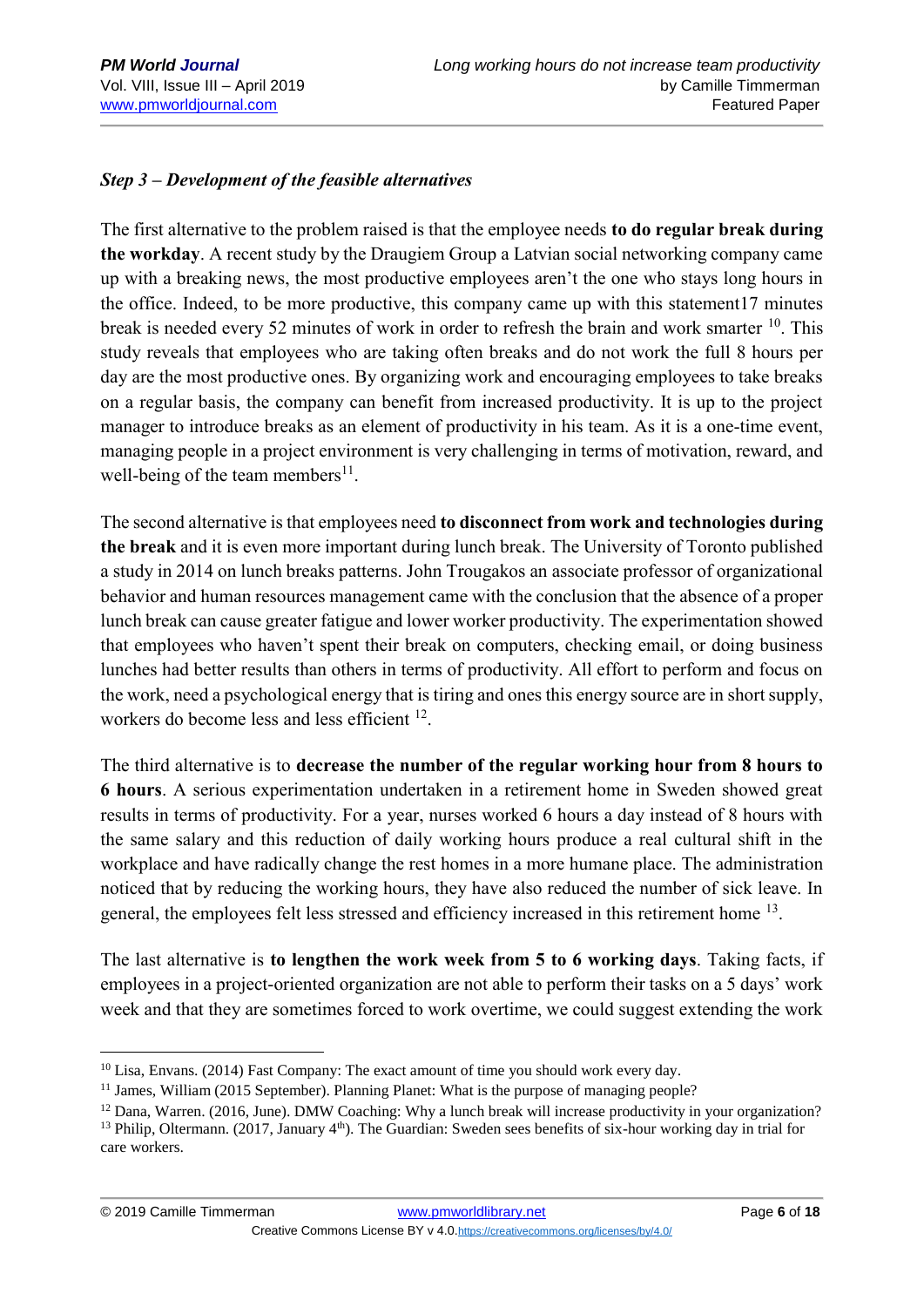1

week to 6 working days while decreasing the number of hours worked per work day. This alternative will have the effect of reducing and even eliminating overtime, however, its effect on employees' productivity is more mitigated. Some researchers have shown that productivity in the workplace varies depending on the day of the week<sup>14</sup>. Indeed, physical and psychological factors influences an employee's ability to concentrate and therefore to be more productive. In general, productivity is at the lower point at the beginning of the week, Monday, and at the end of the week, Friday. For the first, it is the result of a lack of motivation and for the second it is fatigue from the week work. In the first instance, it is clear that weekend working is generally not preferred by employees because it is unsocial hours and that it does not fit with their personal life.

### *Step 4 – Selection of criteria to accept or reject alternative solutions*

To decide which of the four alternatives appears to be the most appropriate in a project management context with the best benefits for productivity, we need to use a Multi-Attribute Decision Model (based on satisficing requirements) analysis with the non-compensatory method of Dominance. This model will allow making a ranking of the different alternative to see which alternative could best improve employee productivity and at the same time reduce overtime work.

The criteria which seem the most relevant to discuss are the following ones:

- **The cost for the organization** with the chosen alternative**:** we will need to take into account the cost of implementing such alternatives in a project-oriented organization. Reducing working hours or establish regular breaks can have consequences on the overall cost of the project.
- **The time saving** with the chosen alternative**:** time is considered here as an opportunity for the organization but also for the team.
- **Change needed in the organization** with the chosen alternative: we will need to measure and document the changes that the alternative will bring in terms of a new way of working in the project management team.
- **Fit for purpose in the project organization** with the chosen alternative: is the alternative easy to implement in a project-oriented organization?

It is important to establish a **Time-Cost Tradeoff <sup>15</sup>**. The level of acceleration of the project depends mainly on validations given by the organization. It is possible that the project requires additional resources, multiple teams, overtime and scope review. The level of schedule

<sup>&</sup>lt;sup>14</sup> Alex, Bryson and John, Forth (2008, June). LSE Research Online: Productivity and days of the week.

<sup>&</sup>lt;sup>15</sup> Jagannath, Mallela and Suri, Sadasivam. (2011, December). Work Zone Road User Costs: Concepts and Applications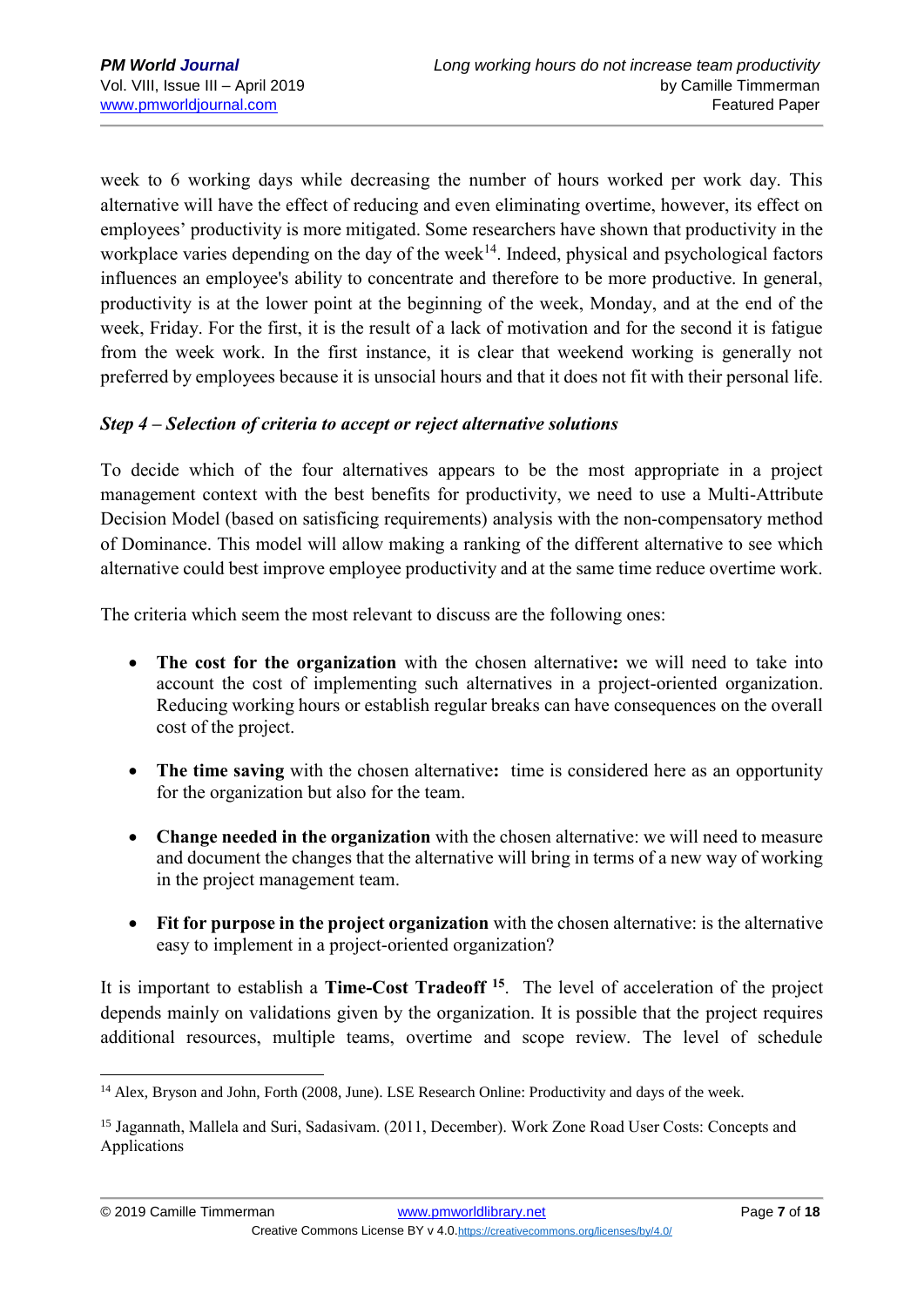acceleration depends on the level to which the contractor deploys additional resources, multiple crew shifts, overtime work, and supervision. The faster the validation of project milestones and the shorter the project duration, the lower the cost.

|                                  | Alternative 1.<br><b>Break of 17 minutes</b><br>every 52 minutes | <b>Alternative 2.</b><br><b>Disconnect from</b><br>work and<br>technologies during<br>lunch breaks | <b>Alternative 3.</b><br>Working a<br>maximum 6 hours<br>per day | <b>Alternative 4.</b><br>Lengthening the<br>work week to 6<br>working days |  |
|----------------------------------|------------------------------------------------------------------|----------------------------------------------------------------------------------------------------|------------------------------------------------------------------|----------------------------------------------------------------------------|--|
| Cost                             | Excellent                                                        | Excellent                                                                                          | Poor                                                             | Poor                                                                       |  |
| <b>Time</b>                      | Fair                                                             | Fair                                                                                               | Fair                                                             | Poor                                                                       |  |
| Change in<br>the<br>organization | Fair                                                             | Excellent                                                                                          | Poor                                                             | Poor                                                                       |  |
| <b>Fit for</b><br>purpose        | Excellent                                                        | Fair                                                                                               | Fair                                                             | Fair                                                                       |  |

### *Table 2 – Multi-Attribute Decision Matrix <sup>16</sup>*

The table is filled in with a color code and qualitative attributes, as follow:

- A green score indicates that the attribute has an excellent impact and will help to limit working overtime while enhancing employee overall productivity. Both organization and employee will have benefit from this solution
- A yellow score indicates that the attribute has only a fair impact and will mostly be beneficial to the employee.
- A red score indicates that the attribute has a negative impact on either the employee and the organization and signify that it is the worst concerning our main problem.

We will justify the alternative-attribute score:

### **1. Team members need to do regular breaks during the workday**

The overall score for this alternative is good because there is two yellow score for time and change and two green scores for cost and fit for purpose. As we said earlier, it is the role of the project manager to organize work and in this particular case to implement regular breaks which will need some changes in the team ways of working but will not have an impact on cost. However, doing regular breaks can longer the working hours and could increase the time employees spend on their

<sup>&</sup>lt;sup>16</sup> By Author

<sup>© 2019</sup> Camille Timmerman [www.pmworldlibrary.net](http://www.pmworldlibrary.net/) Page **8** of **18** Creative Commons License BY v 4.0.<https://creativecommons.org/licenses/by/4.0/>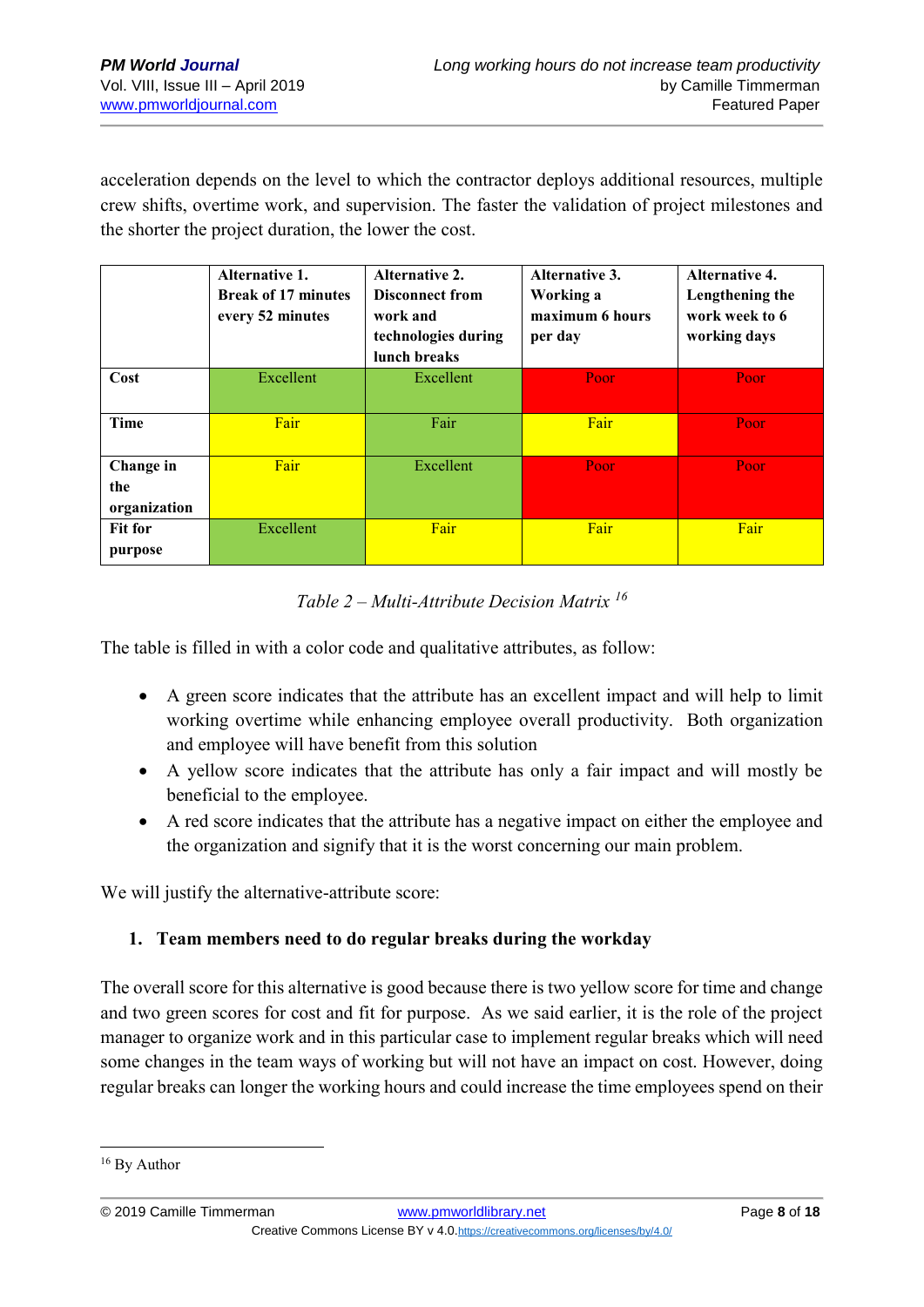workplace. Thus, it could have impacts on the team overall wellbeing with a more unbalance life between private and professional life.

## **2. Disconnecting from any type of technology (smartphones, television, computers…) during breaks, especially during lunch breaks**

The overall score for this alternative is excellent with only one yellow score for fit for purpose. Indeed, disconnecting from work and technologies during lunch break is easy to say but much more difficult to implement for a long term. Discussing work in an informal mode during lunch is good for the social links in a professional environment. On one hand, it contributes keeping a good atmosphere in the team and offer the opportunity to get to know better direct colleagues. On the other hand, informal chats offer the possibility to develop new ideas for the projects and can help to find solutions, as your colleagues master other expertise.

### **3. Reducing working hours from 8 hours to 6**

The overall score for this alternative is poor. Indeed, reducing by 2 hours the number of hours worked will have necessarily have a huge impact on cost and change for the organization. Such working practices are hard to implement in a project-oriented organization as at the end of the project team members are returning to their business unit with a line manager. For this alternative to be viable, it cannot only be implemented in the project team but must be implemented throughout the organization.

## **4. Lengthened the work week to 6 days in order to limit overtime while keeping a high productivity level**

The overall score for this alternative is bad. First, lengthening the work week has a big impact on the cost, the company must pay its employees one more day. Second, for this alternative to be viable, it cannot be only implemented in the project team but must be generalized throughout the organization and therefore creates a huge confusion in the company. Third, studies have shown that employees were less willing to accept working on weekend days and that they will be less efficient. As we have shown above, this alternative only answered a part of the problem exposed, which is, overtime but will not really improve productivity.

For the alternative to be acceptable, it has to have a minimum of two red coded attributed. Considering this table, we can already eliminate the alternative "Lengthening the work week to 6 working days" which have three red codes.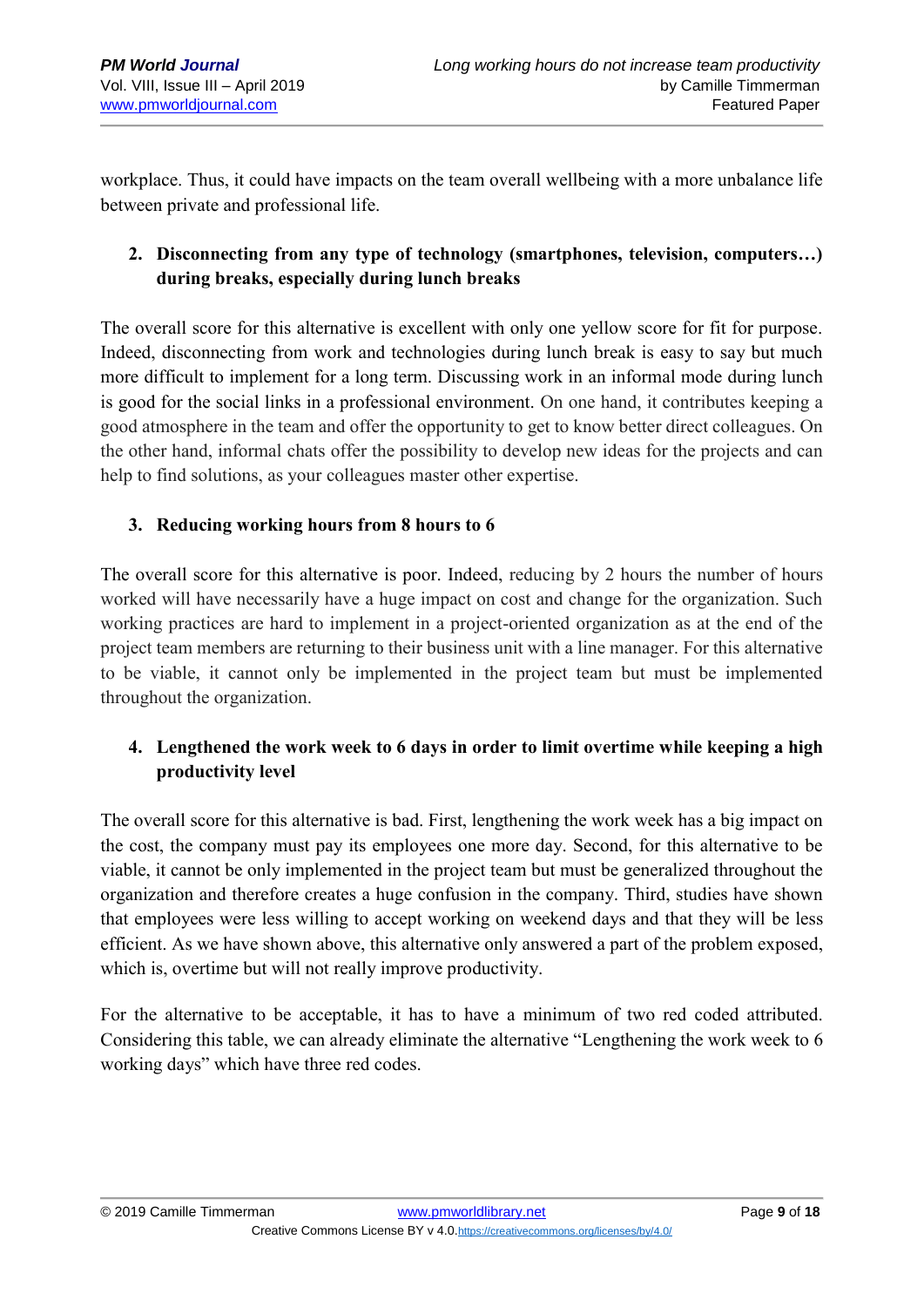### **FINDINGS**

### *Step 5 – Development and outcomes for each alternative*

In previous steps we have identifies the causes that lead team members to work overtime in a project-oriented organization and we have established four possible alternatives that could at the same time reduce overtime and increase employee productivity. We begin our analysis of the alternatives by a reminder of what is productivity at a corporate level. "Productivity is the measure of how specified resources are managed to accomplish timely objectives as stated in terms of quantity and quality. Productivity may also be defined as an index that measures output (goods and services) relative to the input (labor, materials, energy, etc., used to produce the output) » (Gerhard, s.d.)<sup>17</sup>. According to Investopia it is « calculated by measuring the number of units produced relative to employee labor hours or by measuring a company's net sales relative to employee labor hours.  $v^{18}$ .

The objective of this paper is to find the most appropriate alternative that will allow the employee to better manage time which will reduce the number of overtime hours and will result in better productivity for the project.

In step 4, we have already eliminated the alternative number 4 because it would have implied too much organizational change, additional charges (wages) and would have impacted the motivation of employees, thus, their productivity.

Now, we need to compare the three remaining alternatives and to rank them. In order, to find which alternative is the best for the project team, we will provide a quantitative analysis with the relative weighted technique. To obtain this quantitative analysis, we are keeping previous attributes, converting the color code and qualitative classification into a quantitative analysis.

To be able to process, we need to use a weighted technique. We consider this conversion:

| Attribute | Score |
|-----------|-------|
| Excellent |       |
| Fair      | 0.5   |
| Poor      |       |

*Table 3 – Conversion Table<sup>19</sup>*

<sup>&</sup>lt;sup>17</sup> Anthony, Inman. Revised by Gerhard, Plenert. Reference for Business: Productivity concepts and measures.

<sup>&</sup>lt;sup>18</sup> Investopia, Business Productivity definition. <https://www.investopedia.com/terms/p/productivity.asp>

<sup>19</sup> By Author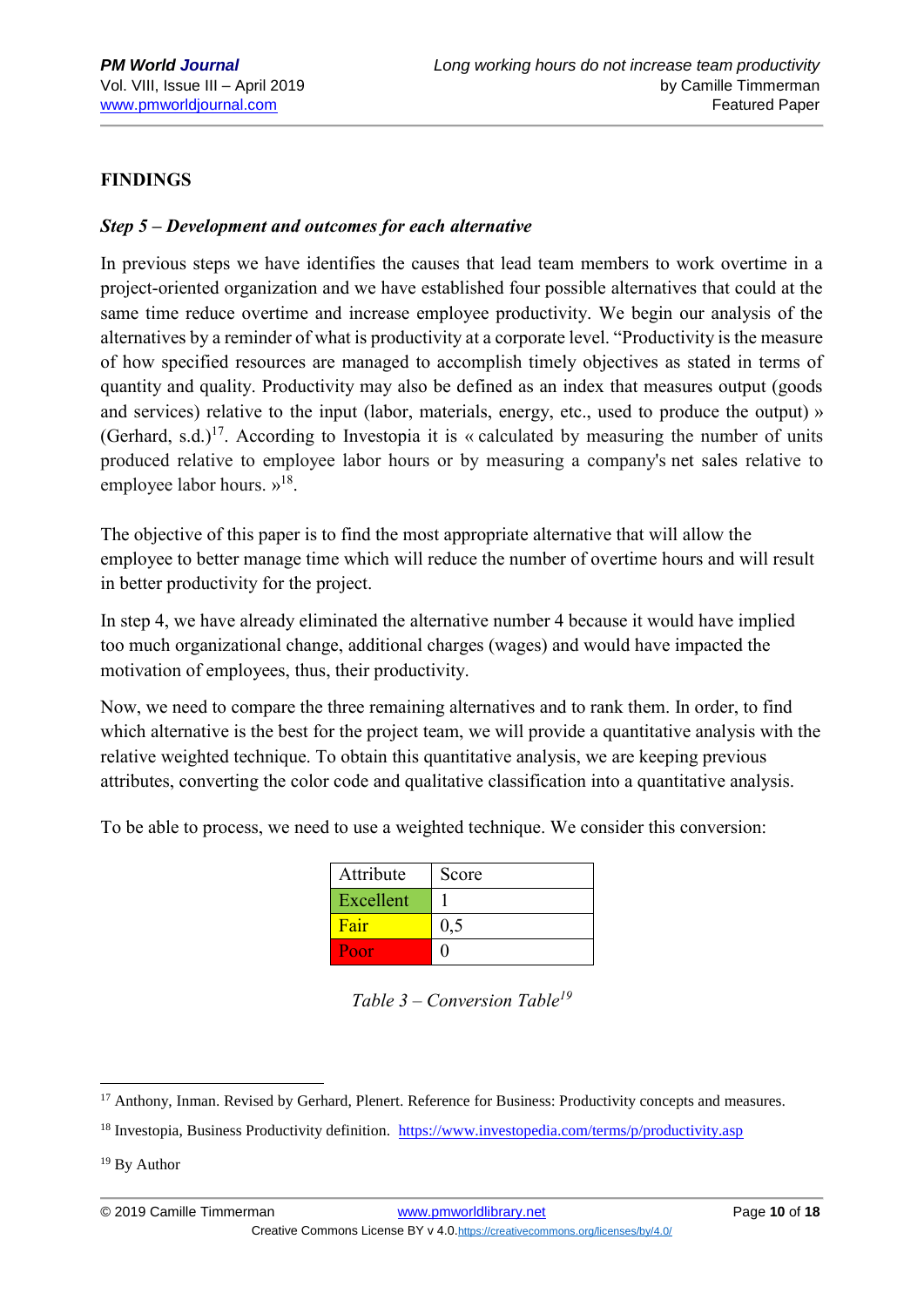| <b>Attributes</b>             | <b>Alternative 1. Break</b><br>of 17 minutes every<br>52 minutes | <b>Alternative 2.</b><br><b>Disconnect from</b><br>work and<br>technologies during<br>lunch breaks | <b>Alternative 3.</b><br>Working a<br>maximum 6 hours<br>per day | <b>Alternative 4.</b><br>Lengthening the<br>work week to 6<br>working days |
|-------------------------------|------------------------------------------------------------------|----------------------------------------------------------------------------------------------------|------------------------------------------------------------------|----------------------------------------------------------------------------|
| Cost                          | 1                                                                |                                                                                                    | $\Omega$                                                         | $\theta$                                                                   |
| Time                          | 0,5                                                              | 1                                                                                                  | 0,5                                                              | $\Omega$                                                                   |
| Change in the<br>organization | 0,5                                                              |                                                                                                    | $\Omega$                                                         | $\Omega$                                                                   |
| Fit for purpose               | 1                                                                | 0,5                                                                                                | 0,5                                                              | 0,5                                                                        |
| <b>Total</b>                  | 3                                                                | 3,5                                                                                                |                                                                  | 0,5                                                                        |

The table below indicates the final score of each attribute related to the possible alternatives:

## *Table 4 – Quantitative analysis <sup>20</sup>*

The quantitative table definitely confirmed us that we can delete the alternative number 4, but we can also eliminate the alternative number 3 "working maximum 6 hours per day "because the score is 3 times lower than the alternative number 1.

To better rank the two last alternatives, we need to use an additional weighting model. Indeed, this last weighting technique is essential because we need to find the best solution that will bring efficiency to the project team and added value to the organization.

<sup>20</sup> By Author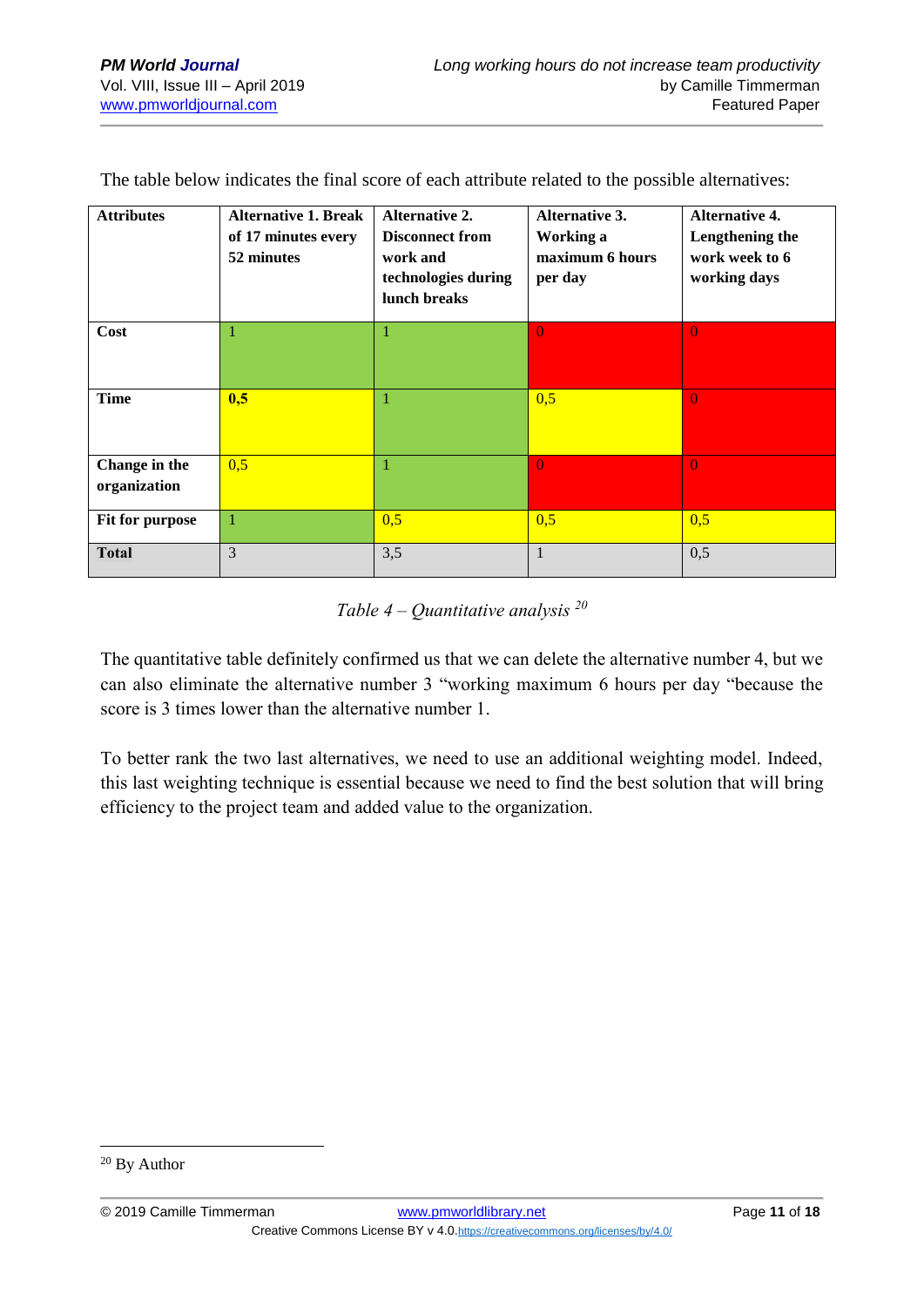| <b>Attributes</b>             | Step 1           | Step 2                  |            |      | <b>Alternative 1</b> |      | <b>Alternative 2</b> |      |
|-------------------------------|------------------|-------------------------|------------|------|----------------------|------|----------------------|------|
|                               | Relative<br>rank | Normalized weighted (A) |            | (B)  | $(A)$ x $(B)$        | (C)  | $(A)$ x $(C)$        |      |
| Cost                          | $\mathbf{1}$     | 1/10                    | $=$        | 0,10 | $\mathbf{1}$         | 0,10 | $\mathbf{1}$         | 0,10 |
| <b>Time</b>                   | $\overline{4}$   | 4/10                    | $=$        | 0,40 | 0,5                  | 0,2  | $\mathbf{1}$         | 0,4  |
| Change in the<br>organization | 2                | 2/10                    | $=$        | 0,20 | 0,5                  | 0,1  | 1                    | 0,2  |
| <b>Fit for</b><br>purpose     | $\overline{3}$   | 3/10                    | $=$        | 0,30 | $\mathbf{1}$         | 0,3  | 0,5                  | 0,15 |
| <b>Total</b>                  | 10               |                         | <b>SUM</b> | 1,00 | <b>SUM</b>           | 0,7  | <b>SUM</b>           | 0,85 |

*Table 5 – Additive weighting model<sup>21</sup>*

In the table above, we can see the ranking of the chosen attributes. **Cost** is a fundamental factor in every organization within the decision-making process. Here, it is the most important attribute because knowing the cost allow the project manager to evaluate the possible alternatives in order to plan futures activities<sup>22</sup>. Change needed in the organization is the second attribute that will impact the business. The alternatives suggested in this paper will have more or less a strong impact on the organization and they will require more or less a strong change effort on behalf of the top management. Indeed, there is nothing more doubtful than initiating a new strategy or working processes in a running project team.

**Fit for purpose** is the third attribute in terms of importance. We must analyze the alternatives and identify those that are best adapted to the current management method, the scope of the project and the core team mobilized on the project. In addition, we must see if the new solution is adaptable to the entire company. Indeed, some of the alternatives can not only be implemented for the project entity but must fit the company in a global way. The last attribute is **time** because it is here seen as an opportunity. Each alternative will more or less bring added value and save time for either the project team and the organization.

<sup>21</sup> By Author

<sup>&</sup>lt;sup>22</sup> Gheorghe, Lepădatu. The Importance of the Cost Information in Making Decisions.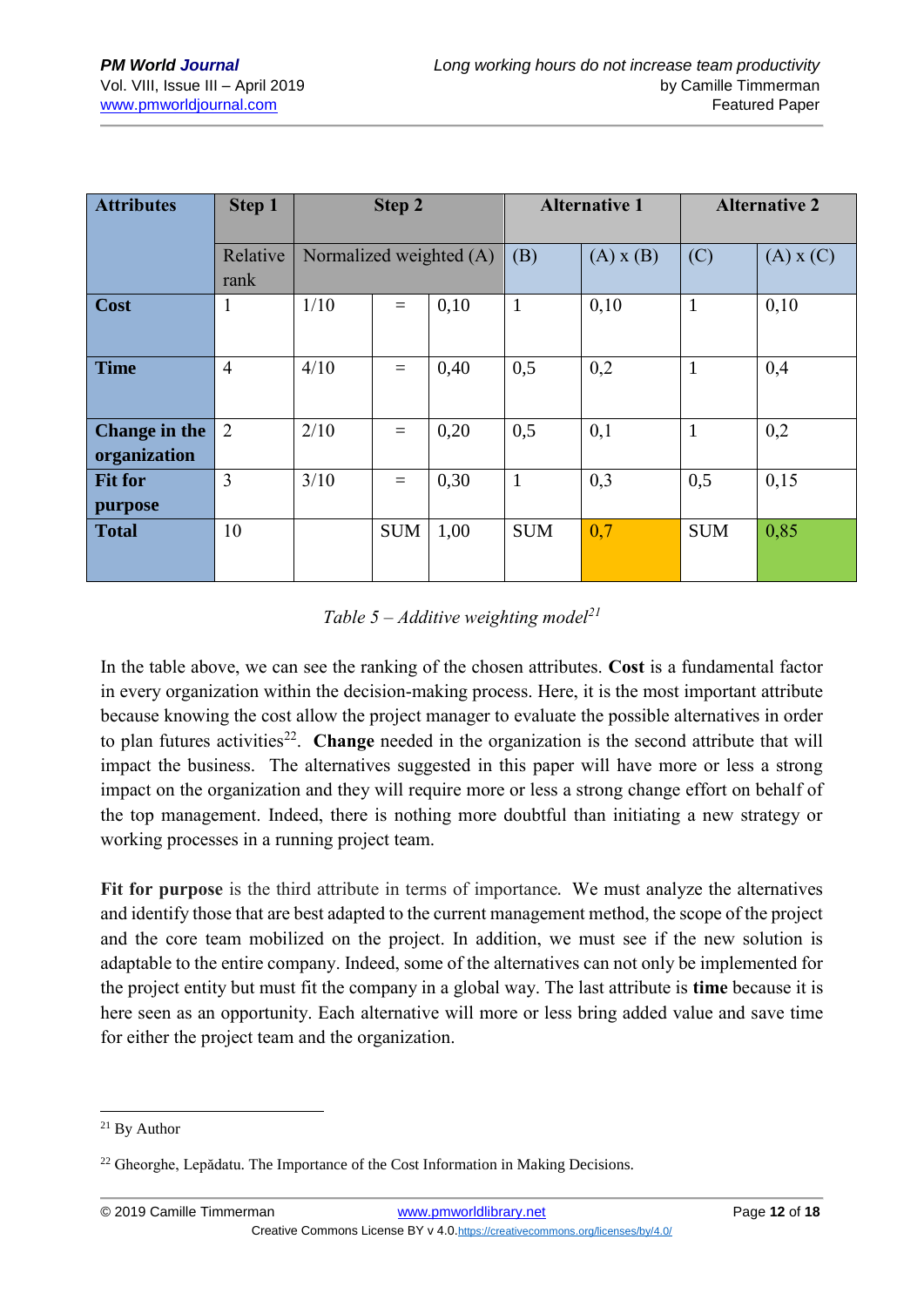### *Step 6 – Selection of the preferred alternative*

From the quantitative analysis, we can notice that alternative 2 is better than the alternative 1 because it has a higher score.

Yet, we need to use a ratio scale to demonstrate our result, so we are sure it is the best one:

 $3,5/3 = 1,17$  and  $1,17 \times 100 = 117\%$ 

We can conclude the alternative 2 "**Disconnect from work and technologies during lunch breaks"** is 117% better than the alternative 1 "**Break of 17 minutes every 52 minutes"**.

Now if we take into account the importance of the specified attributes and use the additive weighting model of Table 5, we are considering 0,85/0,7= 1,214 and 1,214 x 100 = **121%**. Here we also identified the second alternative better than the first one.

| Ranking<br>order | <b>Color</b><br>code | <b>Alternatives</b>                                       |
|------------------|----------------------|-----------------------------------------------------------|
|                  |                      | Disconnect from work and technologies during lunch breaks |
| າ                |                      | Break of 17 minutes every 52 minutes                      |
| 3                |                      | Working a maximum 6 hours per day                         |
| $\overline{4}$   |                      | Lengthening the work week to 6 working days               |

*Table 6 – Alternative ranking table<sup>23</sup>*

### *Step 7 – Performance monitoring and post evaluations of results*

In previous steps we have exposed and analyzed several solutions that could help a team of a project-oriented organization to limit working overtime by being more productive on regular working hours. The use of a multi-attribute decision model based on satisficing requirements helped us to assess the alternatives in a quantitative model. According to both tables, we can assume the second alternative disconnect from work and technologies during lunch breaks" is recommended to solve the thesis problematic.

<sup>1</sup> <sup>23</sup> By Author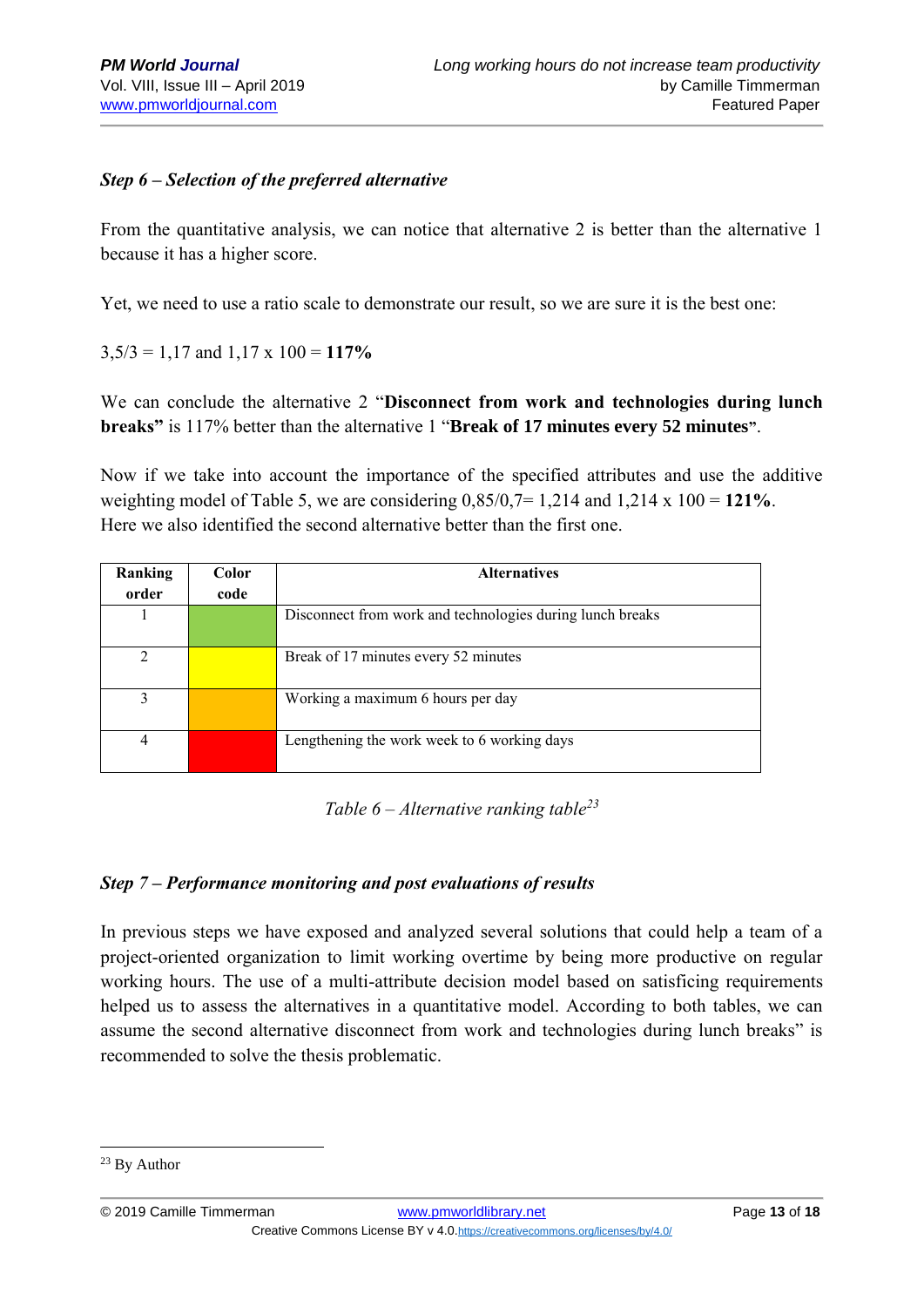## **CONCLUSION**

Project-oriented organization is emerging in many sectors as it can be a strategic resource for the company. However, many managers in POO's still have some difficulties to structure and manage properly the work for their team. Employees have to adapt themselves from their normal entity to be integrated into a new project entity. They have to face new ways of management, a new authority and new methods of working. Apart from leading a successful initiation, planning, execution, monitoring, control and close of the project, the manager is also in charge of the wellbeing of his team. On their side, employees have to fit into a new structure, there are asking to have a high level of commitment to the project. Time by time teams' productivity can gradually be deteriorated if team members are doing frequent go and forth between project or if there is a high employee turnover.

The goal of this paper was to answer the following question:

■ What can an employee do to limit working overtime while keeping a good productivity level in a project-oriented organization?

Firstly, the root cause analysis identifies several causes that lead employees to work overtime in a project structure: unorganized processes, bad time management, employees wrong career bet and accessibility of the employee due to new technologies. As a result, our research paper focused on finding solutions that could be implemented and that would help team members to limit their number of additional hours worked while increasing their daily productivity.

Secondly, this paper demonstrated that several solutions are easily applicable to project management. Based on the literature, scientific experimentations and studies we came with four feasible alternatives which are: disconnecting from work and technologies during lunch breaks, adopting 17 minutes of break every 52 minutes of intense work, reducing work to a maximum of 6 hours per day and lengthening the work to 6 working days.

Using different methods of analysis, we highly recommend the second alternative which consists of disconnecting from work and technologies during the lunch break. The study of John Trougakos, a professor at The University of Toronto helped us to support this alternative and the results had shown that employees improved their concentration and therefore their efficiency. In addition, this alternative is recommended because it adds value to employees, it will not only make them more productive and boost their concentration, but it will also make the group members more creative, more inclined to create links in the company and build a network.

Finally, this alternative is the cheapest and the easiest to implement as it does not require drastic changes and additional cost for the organization. In term of time allocation, it will be beneficial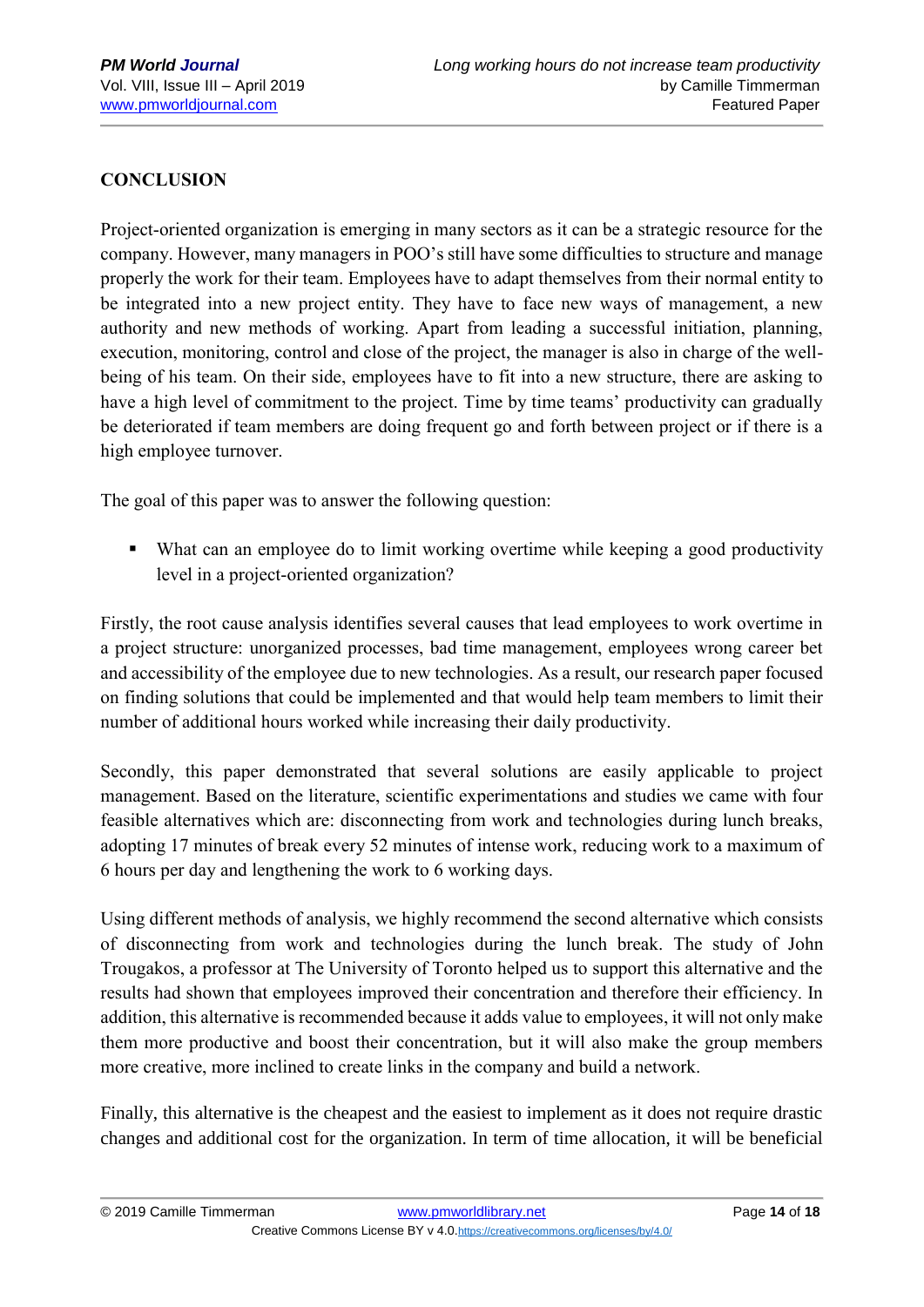for the well-being of the team. In conclusion, this solution addresses the problems exposed while having a minimal impact on the rest of the company.

### **BIBLIOGRAPHY**

- 1. Gareis, R. (2000). Project Management Institute. Program management and project portfolio management: new competencies of project-oriented organizations. [https://www.pmi.org/learning/library/new-competences-project-oriented-organizations-](https://www.pmi.org/learning/library/new-competences-project-oriented-organizations-8938)[8938](https://www.pmi.org/learning/library/new-competences-project-oriented-organizations-8938)
- 2. Peter, Fleming (2018, January  $15<sup>th</sup>$ ). The Guardian: Do you work more than 39 hours a week? Your job could be killing you. [https://www.theguardian.com/lifeandstyle/2018/jan/15/is-28-hours-ideal-working-week-for](https://www.theguardian.com/lifeandstyle/2018/jan/15/is-28-hours-ideal-working-week-for-healthy-life)[healthy-life](https://www.theguardian.com/lifeandstyle/2018/jan/15/is-28-hours-ideal-working-week-for-healthy-life)
- 3. Jeremy, Berke. (2018, March 25<sup>th</sup>). Business Insider: Japan is facing a « death by overwork » problem. [http://www.businessinsider.fr/us/japan-is-facing-a-death-by](http://www.businessinsider.fr/us/japan-is-facing-a-death-by-overwork-problem-2018-3)[overwork-problem-2018-3](http://www.businessinsider.fr/us/japan-is-facing-a-death-by-overwork-problem-2018-3)
- 4. Avgoustaki, A. & Frankort, J. (2018). Implications of work effort and discretion for employee well-being and career-related outcomes: an integrative assessment. [http://openaccess.city.ac.uk/20071/1/avgoustaki\\_frankort\\_ILRR.pdf](http://openaccess.city.ac.uk/20071/1/avgoustaki_frankort_ILRR.pdf)
- 5. Lisa, Envans. (2014). Fast Company: The exact amount of time you should work every day [https://www.fastcompany.com/3035605/the-exact-amount-of-time-you-should-work-every](https://www.fastcompany.com/3035605/the-exact-amount-of-time-you-should-work-every-day)[day](https://www.fastcompany.com/3035605/the-exact-amount-of-time-you-should-work-every-day)
- 6. Isabelle, Salemme. Pipefy Blog. Are unorganized processes haunting your team's productivity? [https://www.pipefy.com/blog/business-process-management/unorganized](https://www.pipefy.com/blog/business-process-management/unorganized-processes/)[processes/](https://www.pipefy.com/blog/business-process-management/unorganized-processes/)
- 7. James, William. (2015 September). Planning Planet: What is the purpose of managing people? <http://www.planningplanet.com/guild/gpccar/introduction-to-managing-people>
- 8. Dana, Warren. (2016, June). DMWCoaching: Why a lunch break will increase productivity in your organization? [http://www.camacampaign.ca/6-2016\\_-](http://www.camacampaign.ca/6-2016_-_Why_a_Lunch_Break_Will_Increase_Productivity_in_Your_Organization.pdf) Why a Lunch Break Will Increase Productivity in Your Organization.pdf
- 9. Philip, Oltermann. (2017, January 4<sup>th</sup>). The Guardian: Sweden sees benefits of six-hour working day in trial for care workers.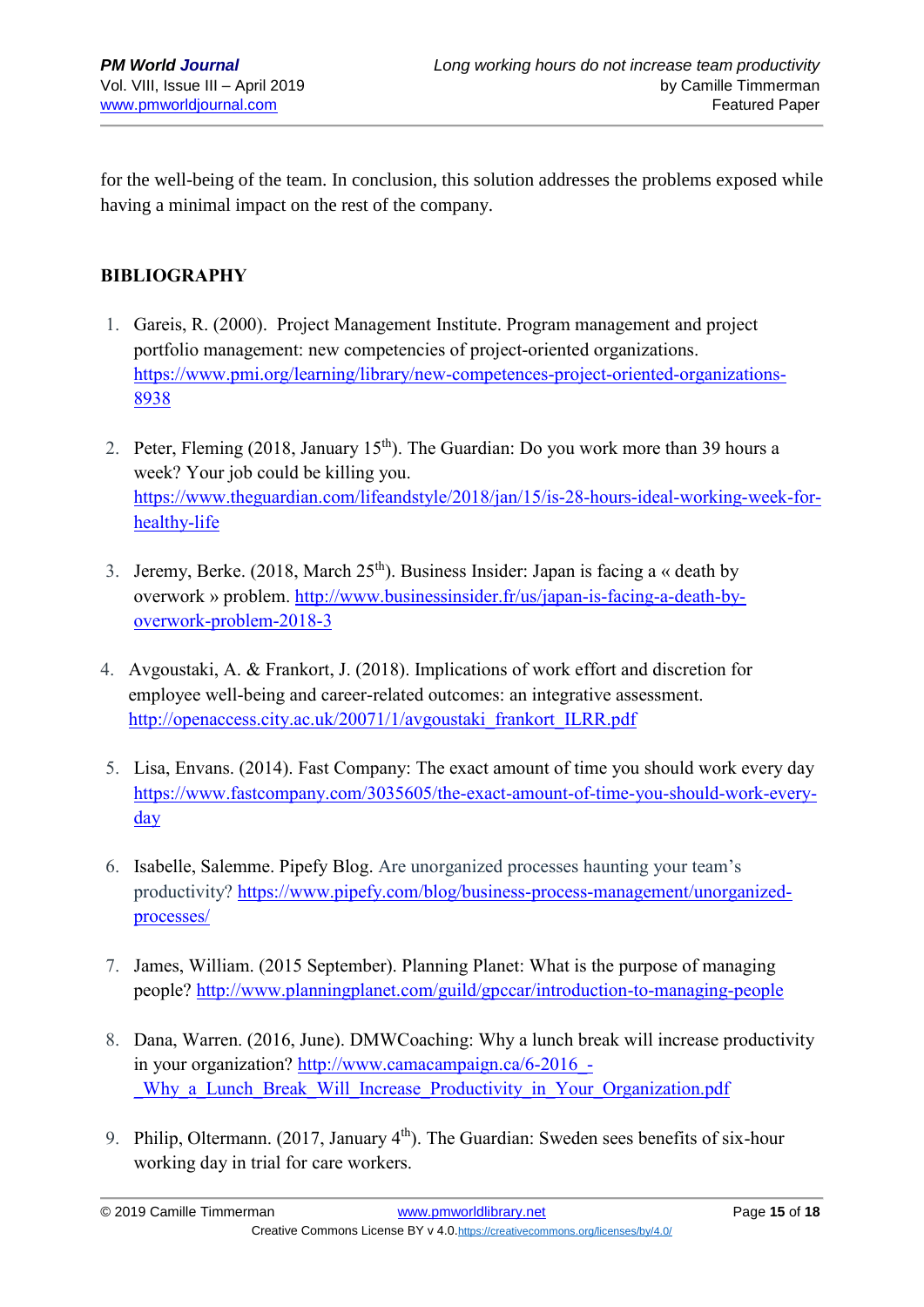[https://www.theguardian.com/world/2017/jan/04/sweden-sees-benefits-six-hour-working](https://www.theguardian.com/world/2017/jan/04/sweden-sees-benefits-six-hour-working-day-trial-care-workers)[day-trial-care-workers](https://www.theguardian.com/world/2017/jan/04/sweden-sees-benefits-six-hour-working-day-trial-care-workers)

- 10. Jagannath, Mallela and Suri, Sadasivam. (2011, December).US Department of Transportation: Work Zone Road User Costs - Concepts and Applications <https://ops.fhwa.dot.gov/wz/resources/publications/fhwahop12005/fhwahop12005.pdf>
- 11. Alex, Bryson and John, Forth (2008 June). London School of Economics, Research Online: Productivity and days of the week. <https://eprints.lse.ac.uk/4963/1/daysoftheweek%28LSEROversion%29.pdf>
- 12. Loni, Klara (2018 July 6<sup>th</sup>). Wonolo Blog: Why Overtime is Killing Your Business. <https://www.wonolo.com/blog/overtime-killing-your-business/>
- 13. Maria, Charrel (2018, August 9th). Le Monde: Trop d'heures supplémentaires nuit à la carrière. [https://www.lemonde.fr/economie/article/2018/08/10/trop-d-heures](https://www.lemonde.fr/economie/article/2018/08/10/trop-d-heures-supplementaires-nuit-a-la-carriere_5341025_3234.html)[supplementaires-nuit-a-la-carriere\\_5341025\\_3234.html](https://www.lemonde.fr/economie/article/2018/08/10/trop-d-heures-supplementaires-nuit-a-la-carriere_5341025_3234.html)
- 14. Anthony, Inman. Revised by Gerhard, Plenert. Reference for Business: Productivity concepts and measures. [https://www.referenceforbusiness.com/management/Pr-](https://www.referenceforbusiness.com/management/Pr-Sa/Productivity-Concepts-and-Measures.html)[Sa/Productivity-Concepts-and-Measures.html](https://www.referenceforbusiness.com/management/Pr-Sa/Productivity-Concepts-and-Measures.html)
- 15. Jayson, Demers (2017 August 25th). How the Culture of Overwork is damaging your productivity and your health. <https://www.entrepreneur.com/article/298956>
- 16. Der-Shin Ke (June 2012). Overwork, Stroke, and Karoshi-death from Overwork <https://pdfs.semanticscholar.org/f552/344c2b60c82b9f80eec5be8daf3bb6ccfd1c.pdf>
- 17. Anthony, Inman. Revised by Gerhard, Plenert. Reference for Business: Productivity concepts and measures. [https://www.referenceforbusiness.com/management/Pr-](https://www.referenceforbusiness.com/management/Pr-Sa/Productivity-Concepts-and-Measures.html)[Sa/Productivity-Concepts-and-Measures.html](https://www.referenceforbusiness.com/management/Pr-Sa/Productivity-Concepts-and-Measures.html)
- 18. Investopia. Definition of productivity. <https://www.investopedia.com/terms/p/productivity.asp>
- 19. (March 2017) Workplace Productivity: What it is and How to Measure it. <https://www.actitime.com/productivity/workplace-productivity>
- 20. Gheorghe, Lepădatu. The Importance of the Cost Information in Making Decisions. <ftp://ftp.repec.org/opt/ReDIF/RePEc/rau/journl/SP11/REBE-SP11-A5.pdf>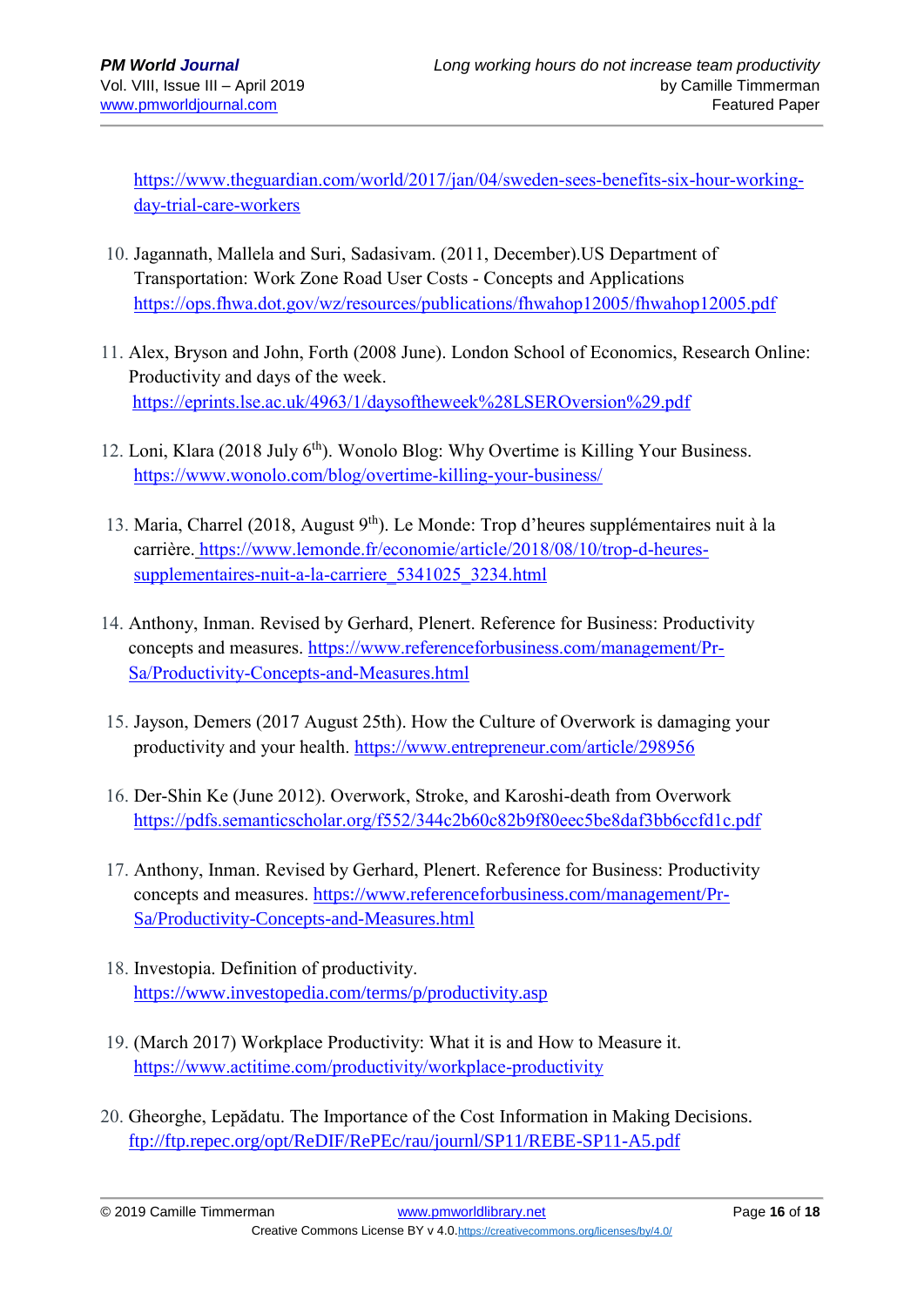- 21. Marian, Ruderman, Cathleen, Clerkin, and Jennifer, Deal (201). Center of Creative Leadership: How to prevent overwork from killing productivity. [https://www.ccl.org/wp-content/uploads/2017/09/How-to-Prevent-Overwork-from-Killing-](https://www.ccl.org/wp-content/uploads/2017/09/How-to-Prevent-Overwork-from-Killing-Productivity.pdf)[Productivity.pdf](https://www.ccl.org/wp-content/uploads/2017/09/How-to-Prevent-Overwork-from-Killing-Productivity.pdf)
- 22. Awad, Hanna and Craig, Taylor and Kenneth, Sullivan (2005 June 1st). Journal of Construction Engineering and Management: Impact of extended overtime on construction labor productivity. [https://asu.pure.elsevier.com/en/publications/impact-of-extended](https://asu.pure.elsevier.com/en/publications/impact-of-extended-overtime-on-construction-labor-productivity)[overtime-on-construction-labor-productivity](https://asu.pure.elsevier.com/en/publications/impact-of-extended-overtime-on-construction-labor-productivity)
- 23. Bill, Howatt and Stuart Rudner (Published on 2016, September 26<sup>th</sup> and updated on 2018, May  $16<sup>th</sup>$ ). The Globe and Mail: I work 50 hours a week. So why am I paid for 40? [https://www.theglobeandmail.com/report-on-business/careers/management/i-work-50](https://www.theglobeandmail.com/report-on-business/careers/management/i-work-50-hours-a-week-so-why-am-i-paid-for-40/article32040883/) [hours-a-week-so-why-am-i-paid-for-40/article32040883/](https://www.theglobeandmail.com/report-on-business/careers/management/i-work-50-hours-a-week-so-why-am-i-paid-for-40/article32040883/)
- 24. Jochen, Menges (2014 April 6<sup>th</sup>). TEDx Talks at Cambridge University: Stop overworking yourself. <https://www.youtube.com/watch?v=7G6L4dEpiTM>